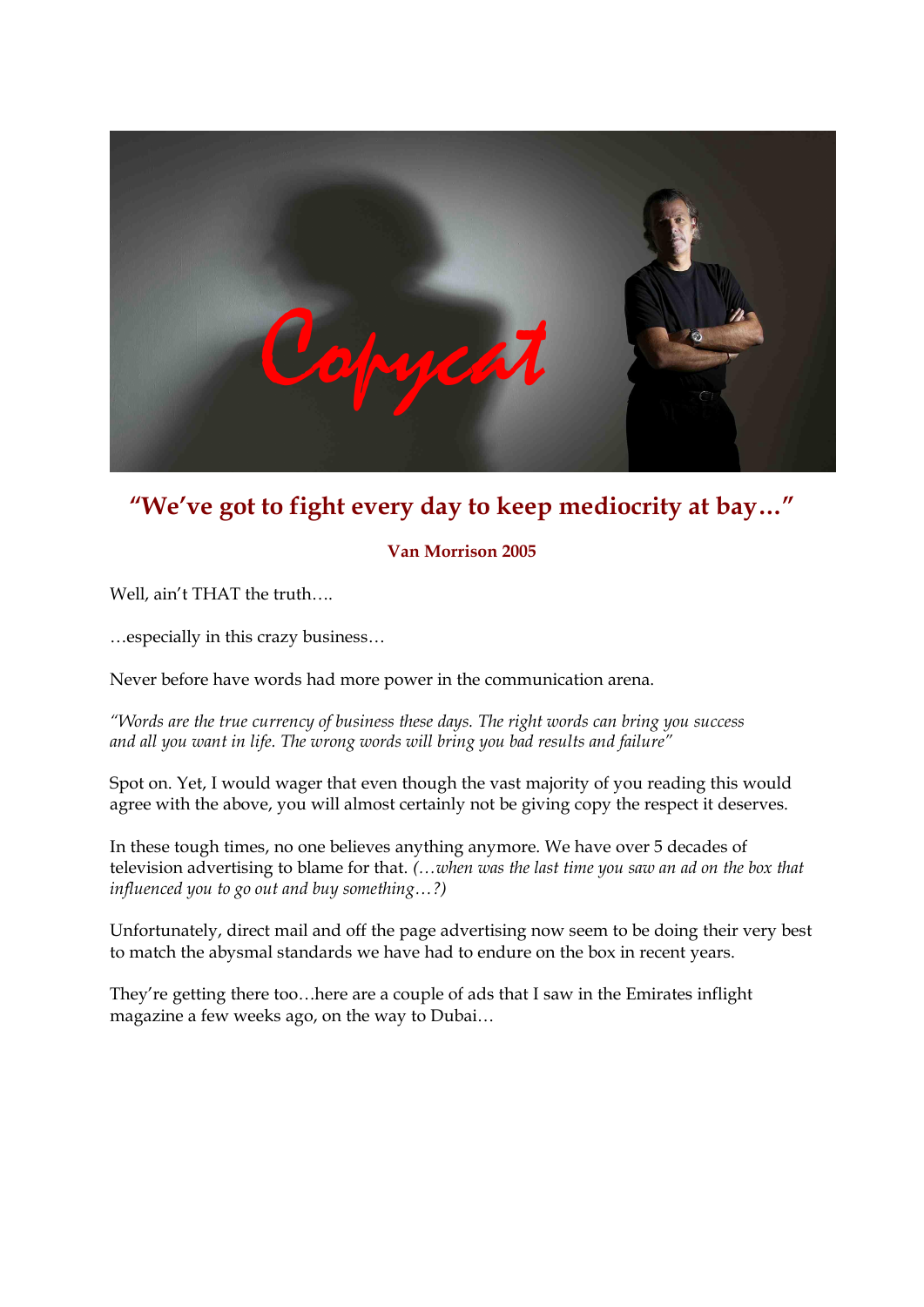

*This is a quite astonishing bit of work. Here we have a very strange young lady practising her karate moves in a field, with her hand on one of the most incredibly ugly bits of furniture you will ever see. And, there's a pretty big rhino charging up behind her and that horn looks like it could bring a few tears to her eyes… Now all of this is accompanied by a headline that says " You can't beat the feeling…"* 

*What on earth could the creator of this ad be trying to say? Beats me, I can tell you, but I think it's one of the funniest things I've seen in a long, long time…* 

*However, it wasn't supposed to be funny. It was supposed to sell.*

*Very little chance of that.*

*Those of you that have been reading this article for some time, will have remembered the previous ad by these people, that had the headline "We go both ways"* 

*I give up…*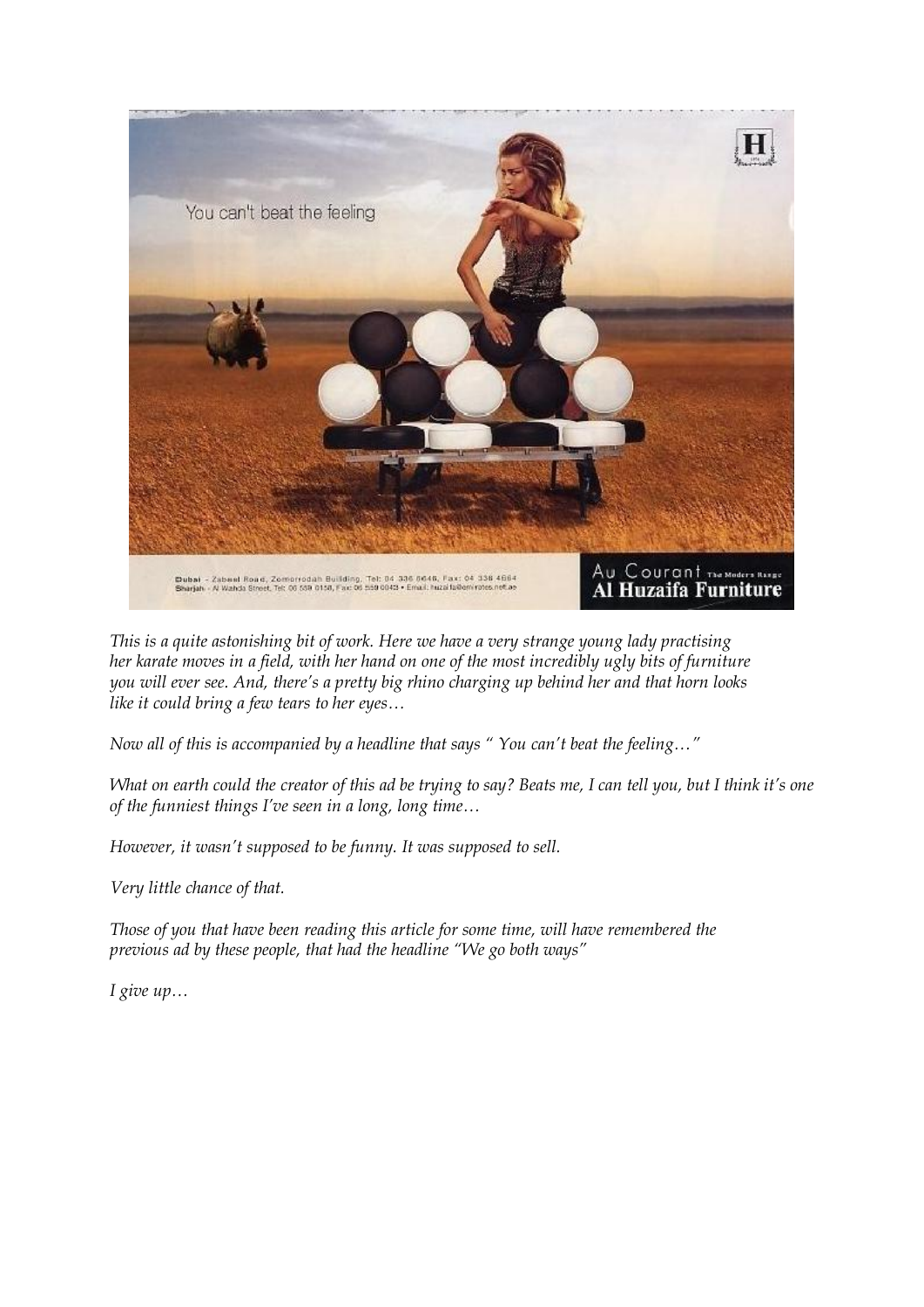

*Here we have a picture of a bridge. I suppose it's a nice bridge, as bridges go.*

*And the headline – useless as it is – states the bloody obvious. Yes, we do understand that bridges need to be reliable. But wait. There's more. This ad is selling printers.*

*Perhaps the bridge is made out of old printers. Or perhaps this company build bridges. Quite honestly, no one will care, because the ad will be ignored.*

*Look at the 4 words on the right hand side of the ad. So much wrong with this bit of work, it's incredible.*

Remember, somebody calling him/herself a creative person has come up with these two efforts and someone calling him/herself a marketing person has signed them off…

I can't believe it, but the communications that are purporting to be selling messages are actually getting worse. And it hurts me enormously to say that…

Because of this ever-increasing torrent of garbage, the vast majority of people out there - our audiences – have pretty much switched off.

This is reflected in a continuous downward trend of response rates in all media. And, an extraordinary increase in applications to join 'do not call' lists and MPS files all over the place. People just don't want to hear from us. Period.

And who can blame them?

Because of this situation, it takes something special for a sales message to rise above this morass of crap. It requires both great skill and knowledgeable technique to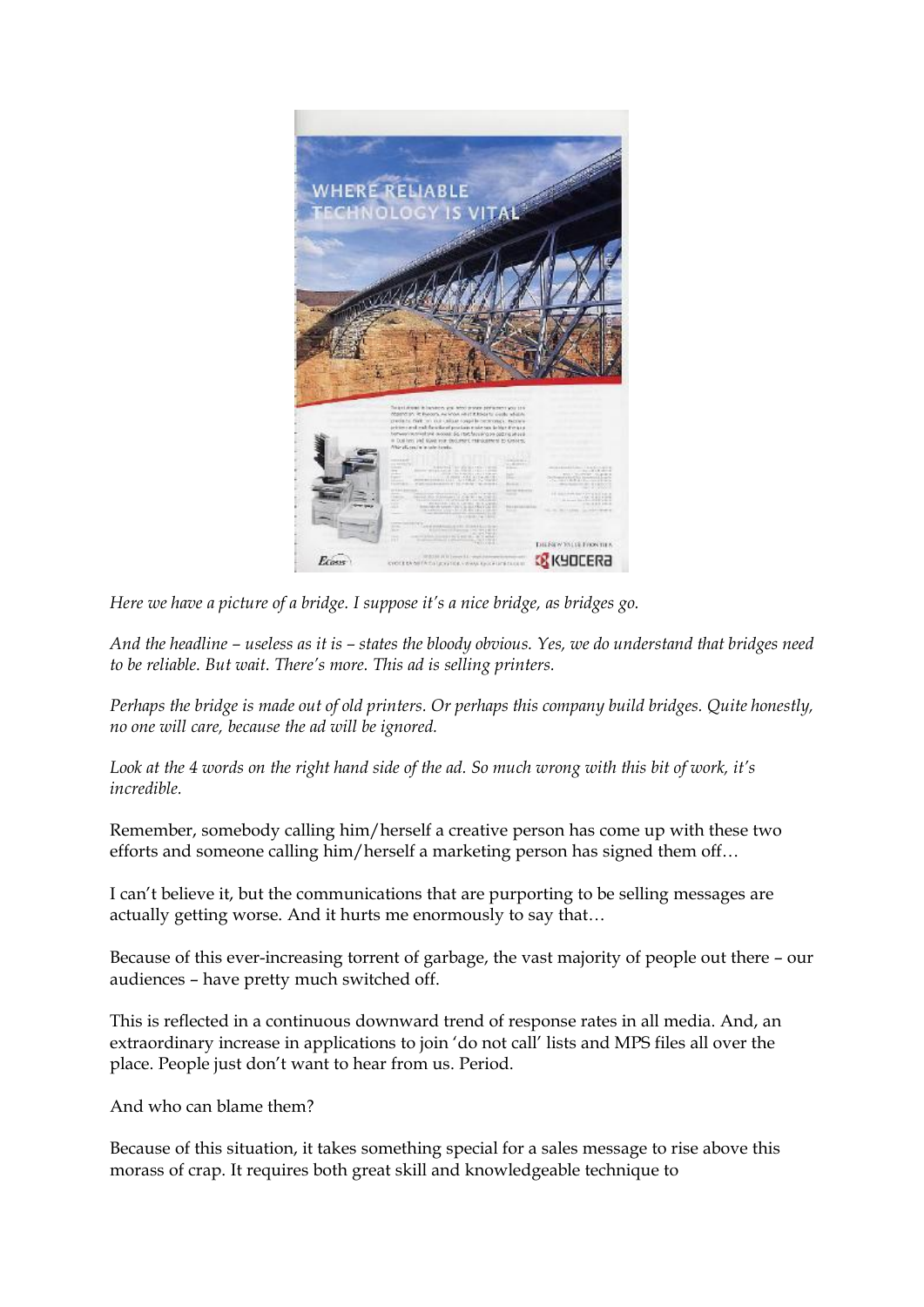create communications that create attention and sell.

But, that isn't easy. And, let's be very clear on one central point.

Pretty pictures don't sell. Not now, not ever. I wish this would get through to some of the creative charlatans out there…

Words sell. They always have and they always will. The right ones, anyway.

Word and picture combinations? Well, you won't be surprised to know there's a skill in putting those together too. But that's an entirely different discussion, perhaps for a later article…

Here's a fascinating real life example of how the right words (emotional, of course) transformed a basic selling situation…

This is a true story. Related to me at a recent conference in Athens.

As I understand it, it happened in New York. A guy, getting on in years and down on his luck, was sitting on the sidewalk of a busy street and had a box in front of him, collecting change.

The box had a sign in front of it with the following message*…"I'm blind…"*

A writer happened to be walking past and bent down to speak to the guy.

He said "*I notice you here most days and your box does not seem to contain many coins. Things must be tough for you".*

*"Yes*, the guy said. *It's been pretty tough for months. I don't get the same amount of money from passersby that I used to. I figure it must be tough for them too these days and they can't afford to help"*

The writer listened to this and looked more closely at the sign. *"I think I can help you"* he said*. " I am a writer. I think I can improve your sign, which may get you a little more money. Will you let me rewrite it for you…?"* 

*"Sure. I could do with any help right now."*

The copywriter took the sign and he only added 3 words. He placed the new sign back in front of the guy, put a few coins in the box and said his goodbyes.

He waited and watched.

Out of the next 6 people that approached the guy and read the sign, 4 of them placed money in the box. Our friend smiled and went on his way.

Those 3 words made such a difference. After his changes, the sign read…

*"It's Spring and I'm blind…"*

Same as everything. It's simple when you know how…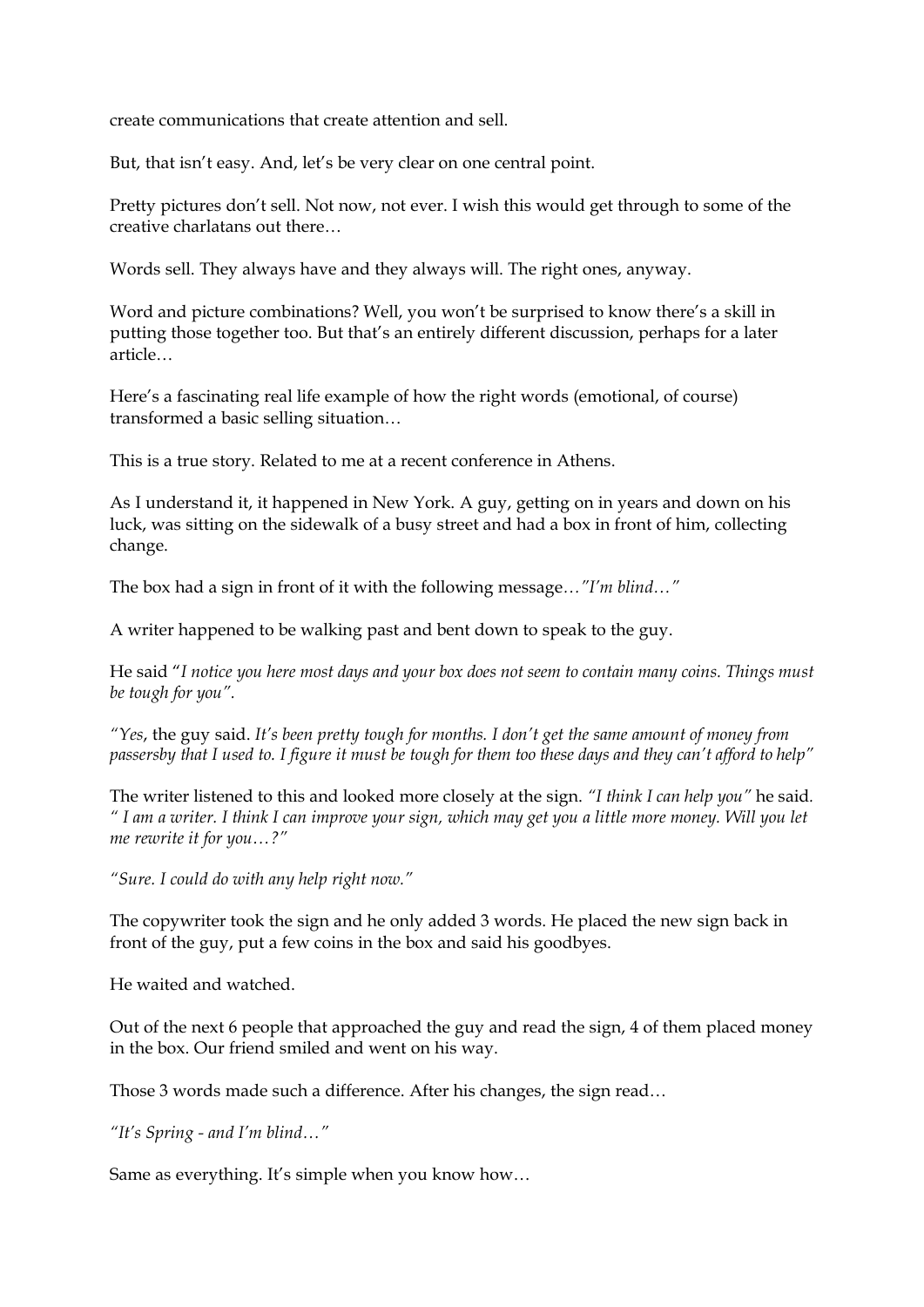James Webb Young was one of those great people in our industry, that knew how.

Yet, staggeringly, 9 out of 10 creatives working these days, wouldn't even know who he is.

James Webb Young was Vice President of J.Walter Thompson Advertising in the 1940s. He was a hugely talented man, very successful and responsible for many award-winning campaigns.

One day an advertising manager of a well-known magazine came to interview him to find out how advertising works. His question was…

*"How do you get your ideas?*

It was a devastatingly simple question…

James thought for a minute and then said, *"I don't know".* 

*"But come back tomorrow and I'll give you an answer."*

The next day, the reporter returned. James gave him a dozen sheets of paper he had written the previous night.

He called it, "A Technique for Producing Ideas."

These notes were turned into a 48 page book, which is still available today. Please locate it and buy it. It is a classic. And it will only cost you pennies…

This small book has a foreword from the great Bill Bernbach, which gives you some idea of how valuable it is…

I have owned at least 6 copies of this book in the last 10 years. I keep giving it away to friends – and, of course, I never get it back*.*

I've just bought another copy 3 weeks ago. This one is for the rocking chair. So, don't ask me for it. Anyway, to summarise, James's answer was this:

He said, *"An idea is nothing more, nor less, than a new combination of old elements"*

What's very interesting about that, is Picasso said exactly the same thing, but in a different way. He said *"All art is theft".* I remember Drayton saying to me at one of our very first meetings "*there is nothing new in our business".*

Knocked me sideways for a few months I can tell you, until I saw the light…

In Webb Young's book he goes on to explain the process of how you come up with a new idea.

- **1. Gather the raw materials (the brief, the collateral, opinions, thoughts, anything that might be relevant, however small)**
- **2. Work over these materials in your mind.**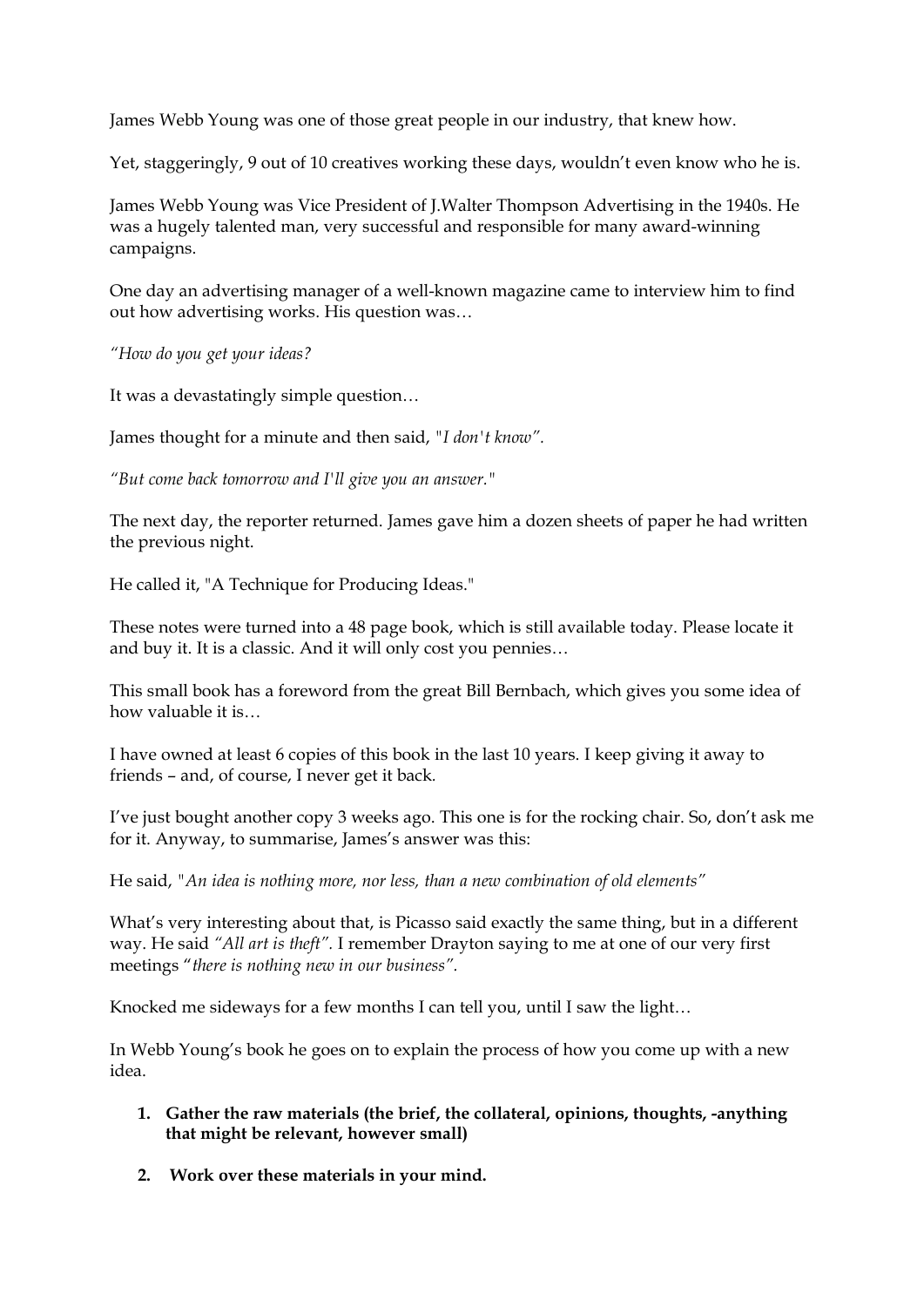### **3. Let the subconscious take over. (Alcohol helps too…)**

### **4. Give birth to the idea**

#### **5. Shape it, hone it, develop it and finalise it.**

This sequence applies to writing copy as well. Because, after all, to a copywriter, the solution to the brief - the finished draft – is in simplistic terms, the idea.

*The solution to the problem.*

One of the main reasons most copy fails these days in my view, is the writer's inability to connect to the reader. This, I am convinced, is directly due to a complete absence of understanding on how the writing process works.

How the writer addresses the challenge…

Here are 2 letters I recently received, that underline the point. I am just showing you the openings of the letters. The rest of the copy is even worse, but, of course, no one would get that far, as both would be in the bin within 10 seconds.

Both talk about themselves, which is *death* for a selling letter. What's more, they both contain headlines that offer no benefit at all.

|                                                                                                                       | <b>TIMRS</b>                                                                                                                                                                                                                                                                                                                                                                                                                                                                                                                  |
|-----------------------------------------------------------------------------------------------------------------------|-------------------------------------------------------------------------------------------------------------------------------------------------------------------------------------------------------------------------------------------------------------------------------------------------------------------------------------------------------------------------------------------------------------------------------------------------------------------------------------------------------------------------------|
| 13 June 2005                                                                                                          |                                                                                                                                                                                                                                                                                                                                                                                                                                                                                                                               |
| Mr A Owen:<br>Andy Owen & Associates Ltd.<br>1 Highheld Road<br>Highl Groom<br><b>Bismingham</b><br><b>ROW OFFICE</b> |                                                                                                                                                                                                                                                                                                                                                                                                                                                                                                                               |
| Secure YOUR Vital Business Associal                                                                                   |                                                                                                                                                                                                                                                                                                                                                                                                                                                                                                                               |
| to be completed with their business documents and records.<br>bisolood up? The answer in truth is probably rail!      | Since 1992 Alcherry document management software has proven to be a market leader for the<br>management of sbourseria and records. In these days of compliance, regulations, legal retention<br>requirements, audits not to reversion the constant strive for efficiency and productivity - No one can afford<br>Most organisation invest in IT to answer that bankress systems are secure and can be restored in the<br>event of failure but ask yourself -- Ans all of your paper documents and records securely stoned and |
|                                                                                                                       |                                                                                                                                                                                                                                                                                                                                                                                                                                                                                                                               |
| June 2004                                                                                                             | Romec                                                                                                                                                                                                                                                                                                                                                                                                                                                                                                                         |
|                                                                                                                       |                                                                                                                                                                                                                                                                                                                                                                                                                                                                                                                               |
| Andy Owen & Associates Ltd.<br>1 Highfield Road<br><b>Hall Green</b><br>BERMINGHAM<br><b>IS28 OFF.</b>                |                                                                                                                                                                                                                                                                                                                                                                                                                                                                                                                               |
| Dear Customer                                                                                                         |                                                                                                                                                                                                                                                                                                                                                                                                                                                                                                                               |
|                                                                                                                       |                                                                                                                                                                                                                                                                                                                                                                                                                                                                                                                               |
|                                                                                                                       | "Delivering Value Through Performance"                                                                                                                                                                                                                                                                                                                                                                                                                                                                                        |
|                                                                                                                       | Romeo is a leading provider of integrated facilities management services. Working closely with<br>customers, the company provides tailored solutions to match business needs.                                                                                                                                                                                                                                                                                                                                                 |
| for in readiate despetor.                                                                                             | Romes operates a fully equipped contrestcial mailing operation located within Berengham Mail<br>Contro: We offer a full tenge of maling and photocopying facilities from single page letters to fully<br>bound reanuals reested into DL, CS, C-4, envolopes or poly-wrapped into clear plastic bags ready                                                                                                                                                                                                                     |